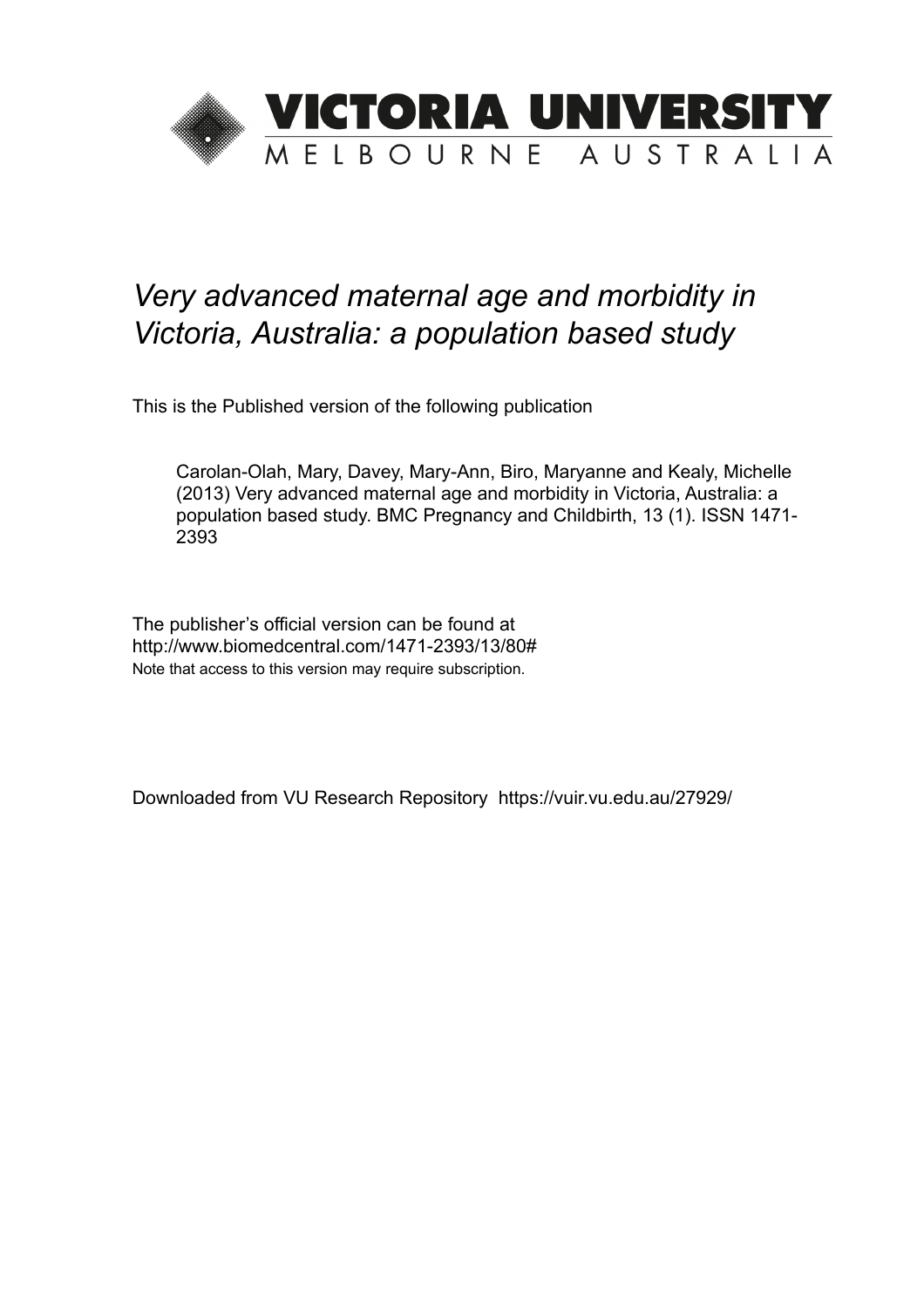# **RESEARCH ARTICLE Example 2014 The SEAR CH ACCESS**



# Very advanced maternal age and morbidity in Victoria, Australia: a population based study

Mary C Carolan<sup>1\*</sup>, Mary-Ann Davey<sup>2,3</sup>, Maryanne Biro<sup>4</sup> and Michelle Kealy<sup>3</sup>

# Abstract

**Background:** In Australia, approximately 0.1% of births occur to women 45 years or older and this rate has been increasing in recent years. There are however, few population based studies examining perinatal outcomes among this age group. The aim of this study was to determine the maternal and perinatal outcomes of pregnancies in women aged 45 years or older compared to women aged 30–34 years.

Methods: Data on births at 20 or more weeks' gestation were obtained from the Victorian Perinatal Data Collection for the years 2005 and 2006. We examined selected maternal and perinatal outcomes for women of very advanced maternal age (VAMA) aged 45 years or older ( $n = 217$ ) and compared them to women aged 30–34 years ( $n = 48,909$ ). Data were summarised using numbers and percentages. Categorical data were analysed by Chi-square tests and Fisher's exact test. Comparisons are presented using unadjusted odds ratios, 95 percent confidence intervals (CIs) and p-values.

Results: Women aged 45 years and older had higher odds of gestational diabetes (OR 2.05; 95% CI 1.3–3.3); antepartum haemorrhage (OR 1.89; 95% CI 1.01–3.5), and placenta praevia (OR 4.88; 95% CI 2.4–9.5). The older age-group also had higher odds of preterm birth between 32–36 weeks (OR 2.61; 95% CI 1.8–3.8); low birth-weight (<2,500 gr) (OR 2.22; 95% CI 1.5–3.3) and small for gestational age (OR 1.53; 95% CI 1.0–2.3). Stratified analysis revealed that VAMA was most strongly associated with caesarean section in primiparous women (OR 8.24; 95% CI 4.5, 15.4) and those using ART (OR 5.75; 95% CI 2.5, 13.3), but the relationship persisted regardless of parity, ART use and plurality. Low birthweight was associated with VAMA only in first births (OR 3.90; 95% CI 2.3, 6.6), while preterm birth was more common in older women for both first (OR 3.13; 95% CI 1.8, 5.3) and subsequent (OR 2.08; 95% CI 1.2, 3.5) births, and for those having singleton births (OR 2.11; 95% CI 1.3, 3.4), and those who did not use ART (OR 2.10; 95% CI 1.3, 3.4). Preterm birth was very common in multiple births and following ART use, regardless of maternal age.

Conclusions: This study demonstrates that women aged 45 years and older, in Victoria, Australia, have higher rates of pregnancy and perinatal complications, compared to women aged 30–34 years.

Keywords: Perinatal death, Very advanced maternal age, Low birth weight, Preterm birth, Haemorrhage

# Background

In Australia and most high-income countries, childbearing over 35 years has become increasingly common over the past 30 years [\[1-3](#page-7-0)]. This increasing trend is well established for women aged 35–44 years [\[1-3](#page-7-0)], however, more recently, a new trend in older childbearing has emerged, and increased rates of pregnancy are now seen among women aged 45 years or older [\[4](#page-7-0)-[6](#page-7-0)]. This new trend is driven, in part, by developments in assisted

reproductive technologies (ART), such as oocyte donation. These new technologies offer childbearing options for women in the 5th and 6th decades of life [\[5,7,8\]](#page-7-0). At present, approximately 0.1–0.2% births in Australia are to women aged 45 years or older [[1](#page-7-0)] and this trend is likely to continue as newer technologies emerge. However, despite this growing interest in childbearing at the extremes of advanced maternal age, to date, most studies have evaluated pregnancy outcomes in women of advanced maternal age 35–44 years, and currently, there is limited evidence to guide health professionals engaged in the care of pregnant women of very advanced maternal age.



© 2013 Carolan et al.; licensee BioMed Central Ltd. This is an Open Access article distributed under the terms of the Creative Commons Attribution License [\(http://creativecommons.org/licenses/by/2.0\)](http://creativecommons.org/licenses/by/2.0), which permits unrestricted use, distribution, and reproduction in any medium, provided the original work is properly cited.

<sup>\*</sup> Correspondence: [mary.carolan@vu.edu.au](mailto:mary.carolan@vu.edu.au) <sup>1</sup>

<sup>&</sup>lt;sup>1</sup>School of Nursing and Midwifery, Victoria University, St Alban's Campus, PO Box 14228, Melbourne 8001, Australia

Full list of author information is available at the end of the article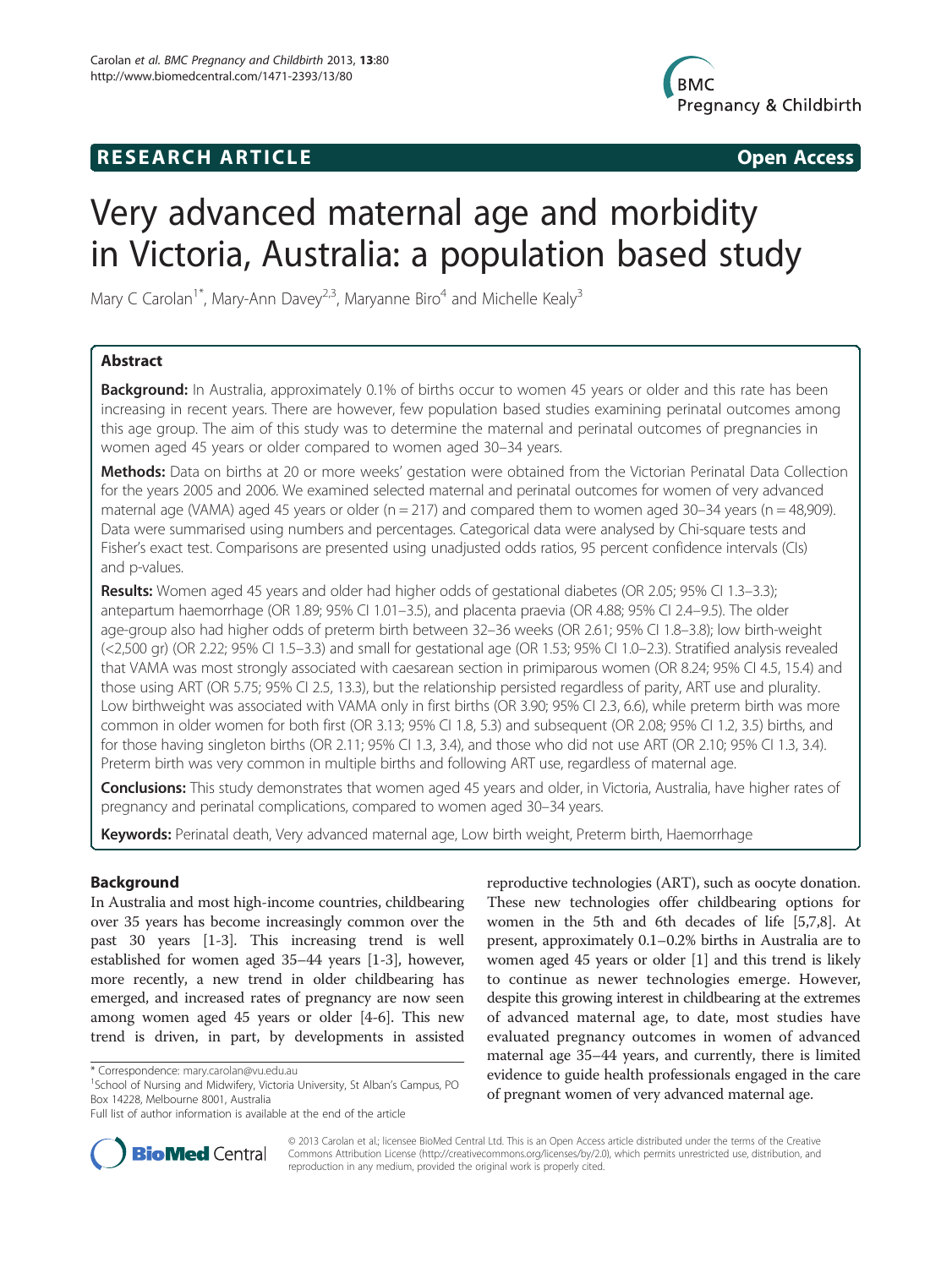Although the evidence is limited, pregnancy after 45 years has been associated with an increased risk of adverse maternal and perinatal outcomes, such as hypertensive disorders, gestational diabetes, caesarean birth, [\[6,9-11](#page-7-0)], placenta praevia [\[11\]](#page-7-0), postpartum haemorrhage [[10](#page-7-0)], low birth-weight (LBW)[\[11\]](#page-7-0), preterm birth [\[11\]](#page-7-0), and stillbirth [[12,13](#page-7-0)]. Current evidence also suggests that adverse pregnancy outcomes among women aged 45 years or older are in excess of those experienced by women of less advanced maternal age (35–39 years) [\[8,13,14](#page-7-0)]. However, despite this pattern of increased risk, some questions remain unanswered. For example, the impact of factors such as primiparity and pre-existing maternal health, on maternal and perinatal outcomes, is not well understood. Moreover, the socio-demographics of very advanced maternal age have also changed in the last 2 decades, and this factor may influence contemporary maternal and perinatal outcomes. Currently, pregnant women aged 45 years or older are more likely to be of low parity and higher socio economic circumstance [[6,15](#page-7-0)], and a sizeable percentage may also use ART to conceive [[4,8,16](#page-7-0)]. This is in contrast to previously, when very advanced maternal age was more often associated with high parity and low socio economic status [[9,10](#page-7-0),[17,18\]](#page-7-0), and may have represented the final birth for women, who for social or cultural reasons, continued to childbear until menopause [\[9,19\]](#page-7-0). These changing social circumstances may impact positively on pregnancy outcomes, as higher socio economic circumstance is associated with more favourable pregnancy outcomes and fewer stillbirths [[17,20](#page-7-0)[,21\]](#page-8-0).

Most previous studies of very advanced maternal age are hospital based studies, and to date very few population based studies have investigated outcomes among women aged 45 years or older. The aim of this state-wide population-based study was to describe the incidence of a range of maternal and perinatal outcomes for women aged 45 years or older, compared to women aged 30–34 years. An earlier study has reported on findings among women aged more than 35 years [\[22\]](#page-8-0).

# Methods

Data on all births in Victoria, Australia, over 20 weeks' gestation, for the years 2005 and 2006, were obtained from the Victorian Perinatal Data Collection (VPDC). In the VPDC, gestation is reported in completed weeks and twenty weeks' gestation marks the cutoff point between miscarriage and fetal loss [[23\]](#page-8-0).

VPDC Information is collected during pregnancy and at the birth and includes demographic data, reproductive history, pre-existing conditions and complications during pregnancy, birth, and the neonatal period. Most often, data collection is performed by the midwife attending the birth. For this study, very advanced maternal age was defined as 45 years or older, and was calculated according to maternal age when the women gave birth. Data were analysed for women aged 45 years or older compared with women aged 30 to 34 years, the median age for giving birth in Victoria, Australia. Terminations of pregnancy were excluded from the analysis. Maternal medical conditions were confined to pre-existing hypertension and pre-existing diabetes. Complications of pregnancy included pre-eclampsia, gestational diabetes, antepartum haemorrhage, placenta previa, post partum haemorrhage (blood loss >500 mL in the 24 hours following vaginal birth, or >750 mL following caesarean section), and multiple birth. Method of birth was categorised as caesarean section (elective or emergency)/no caesarean section. The use of any assisted reproductive technology was reported to VPDC as assisted conception.

Perinatal outcomes included: pre-term birth, categorised as birth at 32–36 weeks' gestation and very pre-term birth at ≤ 31 weeks' gestation; extremes of birth-weight, including low birth-weight,  $\left($  < 2,500 g) and macrosomia,  $(>= 4,500 \text{ g})$ ; and small for gestational age (SGA)  $(< 10$ th centile birth-weight, for gestation, sex and plurality [[24](#page-8-0),[25](#page-8-0)]. Perinatal deaths were assessed using the Consultative Council on Obstetric and Paediatric Mortality and Morbidity (CCOPMM), definition of perinatal death, as comprising all fetal deaths (of at least 20 weeks gestation or 400 grams birth-weight if gestation is unknown), together with all neonatal deaths (all live born babies who died within 28 completed days of birth)[\[26\]](#page-8-0). The study was approved by the Human Ethics Research Committee, Department of Health Victoria, Human Ethics Research Committee Victoria University, and CCOPMM.

# Statistical analysis

Frequencies were used to describe the characteristics of women aged 45 years or older, such as pre-existing medical conditions, parity and use of ART. Proportions and chi-square tests were used to explore the relationships between maternal age and a number of other variables, including maternal outcomes such as pre-eclampsia, gestational diabetes and haemorrhage; and perinatal outcomes such as birth-weight, preterm birth and SGA. Odds ratios and their 95% confidence intervals (95% CI) were calculated for the main outcome measures. Analyses were carried out using SPSS version 19 [[27\]](#page-8-0). Fishers exact p-values were reported when cell sizes were less than 5.

# Results

In Victoria, Australia, 133,359 women gave birth during 2005 and 2006. Of these women, 36.7% were aged 30–34 years. A further 0.16% were aged 45 years or older, including 5 women who were aged more than 50 years (Table [1](#page-3-0)).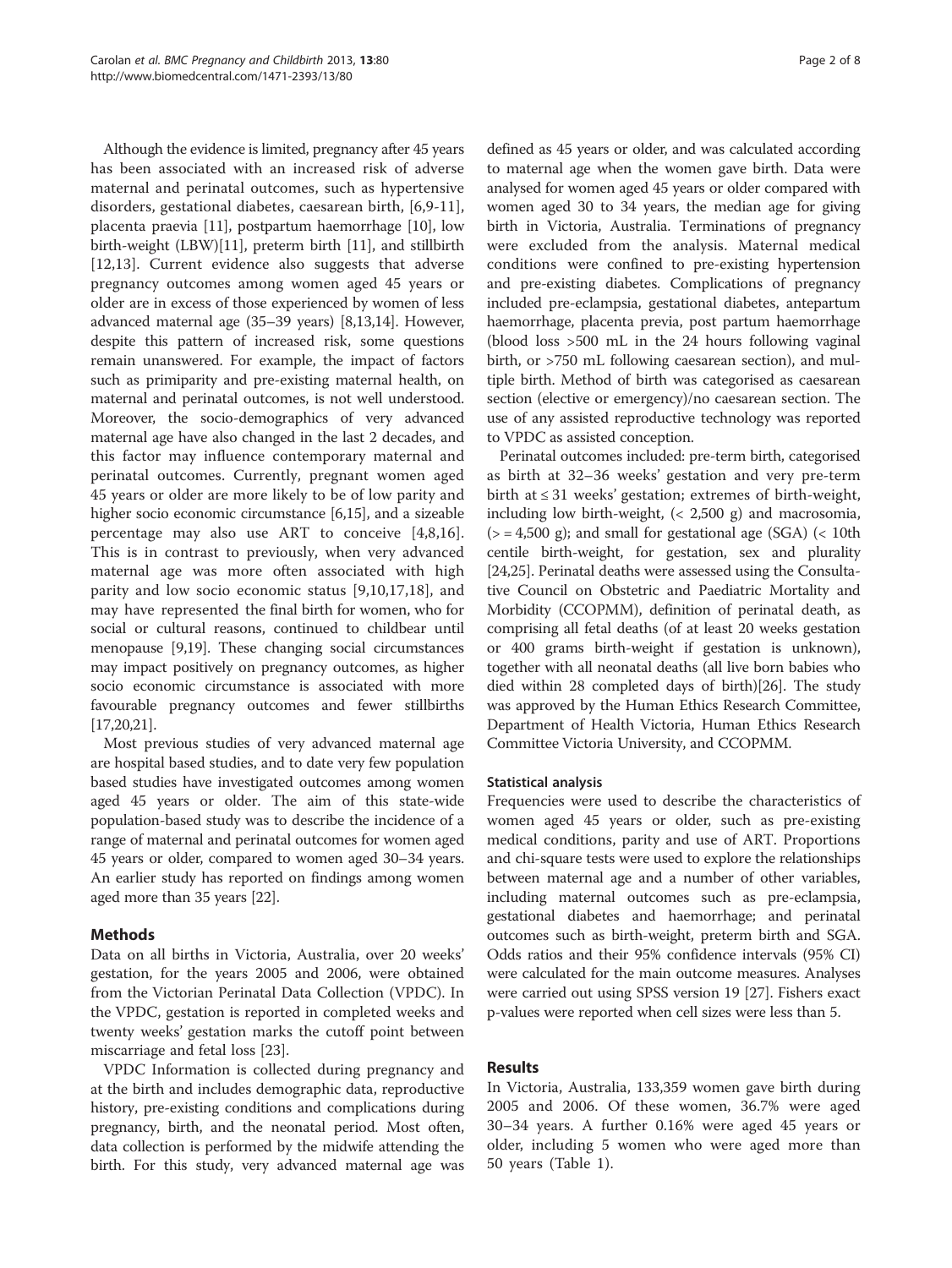<span id="page-3-0"></span>Table 1 Confinements in Victoria 2005–2006 by maternal age

| Maternal age at confinement | n              | %     |
|-----------------------------|----------------|-------|
| 19 years and younger        | 3,683          | 2.8   |
| $20 - 24$ yrs               | 15,116         | 11.3  |
| $25-29$ yrs                 | 33,630         | 25.2  |
| $30-34$ yrs                 | 48,909         | 36.7  |
| 35-39 yrs                   | 26,931         | 20.2  |
| 40-44 yrs                   | 4,871          | 3.7   |
| $45-50$ yrs                 | 212            | 0.16  |
| >50 years                   | 5              | 0.0   |
| Unknown age                 | $\mathfrak{D}$ | 0.0   |
| <b>Total</b>                | 133,359        | 100.0 |

Table 2 summarises maternal characteristics and pre-existing conditions. Almost two thirds of women in both age groups were multiparous. Women aged 45 years or older were more likely to have pre-existing hypertension, but there was only weak evidence of an increased risk of pre-existing diabetes. Women in the older group were 12 times more likely to have used assisted reproductive technologies.

Complications of pregnancy are shown in Table [3.](#page-4-0) Older women were at increased odds of gestational diabetes (OR 2.05; 95% CI 1.3–3.3), antepartum haemorrhage (OR 1.89; 95% CI 1.01–3.5) and placenta praevia (OR 4.88; 95% CI 2.4–9.5). However, there was weak evidence for an increased risk of pre-eclampsia. Women aged 45 years or older were also more likely to have at least one of these four conditions (OR 2.16; 95% CI 1.52, 3.05) and were more likely to have a multiple birth (OR 3.16; 95% CI 1.7–5.7) and caesarean section (OR 2.62; 95% CI 2.0–3.5). They were no more likely to have had a postpartum haemorrhage.

Perinatal outcomes are shown in Table [4.](#page-4-0) Babies born to older women were at higher odds of preterm birth between 32–36 weeks' gestation (OR 2.61; CI 95%, 1.8–3.8 ); low birth-weight < 2,500 g (OR 2.22; CI 95%, 1.5–3.3) and small for gestational age (OR 1.53; CI 95%, 1.0–2.3). The evidence for an increased risk of birth before 32 weeks was weak, and older women were no more likely than younger women to have a macrosomic baby. There were too few perinatal deaths for meaningful comparison (data not reported).

There is strong evidence that women aged 45 years or older were more likely to have a caesarean section regardless of parity, plurality and whether or not they used ART. The odds were increased 8-fold for first births at 45 years or older compared with first births to younger women, and 6-fold for those who used ART at 45 years or older compared with younger women who used ART.

There is also strong evidence that women aged 45 years or older were more likely than younger women to have a preterm birth regardless of parity. The strong effect of maternal age on PTB was limited to singleton births and those that did not result from ART. Rates of PTB were similar and very high in both age groups for multiple births and those who used ART. After stratification by parity, plurality and use of ART, the relationship between VAMA and low birthweight remained strong only for first births (Table [5](#page-5-0)).

# **Discussion**

Having a baby when aged 45 years or older remains uncommon in Australia, at 0.1–0.2% of all births [[28\]](#page-8-0). In this study, 0.16% of women giving birth in Victoria, during the study period, were in this age group. However, rates of very advanced maternal age are increasing in Australia and globally and are likely to continue to increase as more sophisticated reproductive technologies become available [[4\]](#page-7-0). These factors make it an important area of future study. The principal aim of this study was to determine maternal and perinatal outcomes of pregnancies in women aged 45 years or older, giving birth in Victoria, Australia, compared to women in the median age group of 30–34 years. We found that despite considerable emphasis on chronic illness in other studies, women in our study had low levels of pre-existing disease and most (72.2%) conceived naturally. These features suggest a generally healthy cohort. Nonetheless, women aged 45 years or older were at higher odds of experiencing a number of

|                              | $30-34$ years |       | $45+$ years |       |                |             |         |
|------------------------------|---------------|-------|-------------|-------|----------------|-------------|---------|
|                              | n             | $\%$  | n           | $\%$  | Odds r<br>atio | 95% CI      | p-value |
| Pre existing Hypertension    | 558           | 1.1%  | 6           | 2.8%  | 2.46           | (0.98, 5.8) | 0.04    |
| <b>Pre existing Diabetes</b> | 256           | 0.5%  | $<$ 5       | 1.4%  | 2.66           | (0.7, 8.7)  | 0.108   |
| Parity                       |               |       |             |       |                |             |         |
| Primip                       | 19247         | 39.4% | 76          | 35.0% |                |             | 0.193   |
| <b>Multip</b>                | 29662         | 60.6% | 141         | 65.0% |                |             |         |
| Assisted conception          | 1346          | 2.8%  | 54          | 24.9% | 11.71          | (8.5, 16.2) | < 0.001 |

Table 2 Maternal characteristics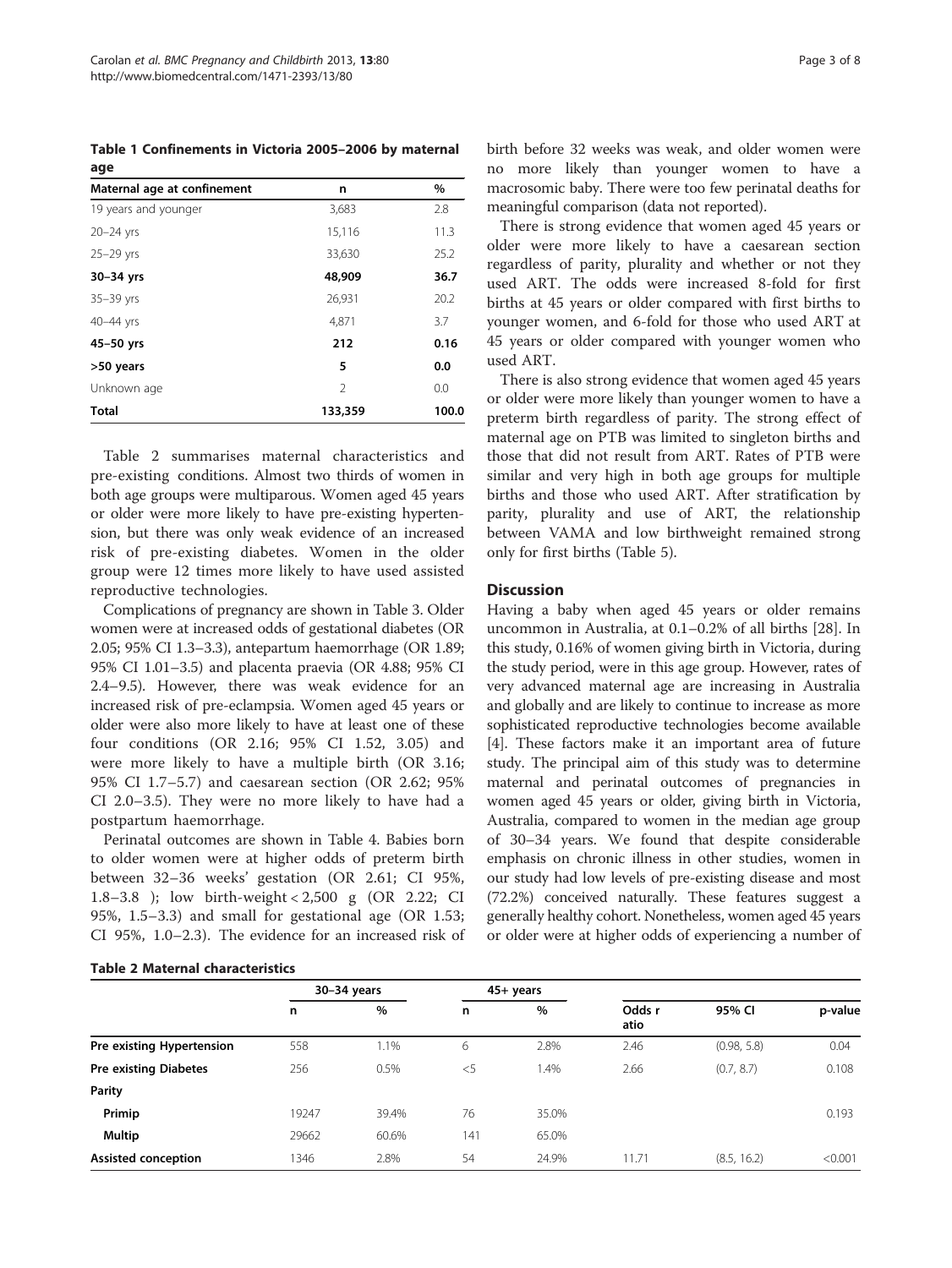#### <span id="page-4-0"></span>Table 3 Complications of pregnancy

| $30-34$ yrs |       |     | $45+$ yrs |           |             |         |
|-------------|-------|-----|-----------|-----------|-------------|---------|
| n           | %     | n   | %         | <b>OR</b> | 95% CI      | p-value |
| 1237        | 2.5%  | 10  | 4.6%      | 1.86      | (0.9, 3.6)  | 0.052   |
| 2425        | 5.0%  | 21  | 9.7%      | 2.05      | (1.3, 3.3)  | 0.0014  |
| 1466        | 3.0%  | 12  | 5.5%      | 1.89      | (1.01, 3.5) | 0.0293  |
| 479         | 1.0%  | 10  | 4.6%      | 4.88      | (2.4, 9.5)  | < 0.001 |
| 5030        | 10.3  | 43  | 19.8      | 2.16      | (1.5, 3.1)  | < 0.001 |
| 43879       | 89.7  | 174 | 80.2      |           |             |         |
| 983         | 2.0%  | 13  | 6%        | 3.11      | (1.7, 5.6)  | < 0.001 |
| 4641        | 9.5%  | 21  | 9.7%      | 1.02      | (0.6, 1.6)  | 0.9247  |
| 15,683      | 32.1% | 120 | 55.3%     | 2.62      | (2.0, 3.5)  | < 0.001 |
|             |       |     |           |           |             |         |

maternal and perinatal complications. These findings are discussed below.

### Pre-existing conditions

Pre-existing hypertension occurred at more than twice the rate among women aged 45 years or older, compared to women aged 30–34 years. However, there were too few older women with pre-existing diabetes to be confident of an increase in the older group. Nonetheless, recorded rates of 2.8% (hypertension) and 1.4% (diabetes) are modest compared to other studies examining pregnancy at 45 years and older [[9](#page-7-0),[11,19\]](#page-7-0). Yogev et al., [[11](#page-7-0)], for example, found rates of 6.8% (hypertension) and 4.5% (diabetes) among women aged more than 45 years in Israel, while Dildy et al., [[9](#page-7-0)] found equivalent rates of 3.8% and 3.8% in the US, and Abu Heija et al., [\[19\]](#page-7-0) found rates of 9.6% and 4.4% respectively in Jordan. Only one study was located that had lower rates of these two chronic conditions. Callaway et al., [\[6](#page-7-0)], in a study of Australian women, found very low rates, with just one woman out of 77 presenting with pre-existing hypertension and none with pre-existing diabetes. The low incidence of pre-existing disease seen in both our study and Callaway et al., [\[6](#page-7-0)] may relate to a tendency in Australia, for older maternal age to be associated with higher socio-economic

#### Table 4 Perinatal outcomes

status and generally healthy women [[29,30\]](#page-8-0). Although we could not establish the degree of multiparity in our study, subjects aged 45 years or older in studies from Hong Kong, Jordan and Utah, US, tended to be of very high parity, and this factor may have contributed to the increased rates of pre-existing disease seen in those studies [\[9,19,](#page-7-0)[31](#page-8-0)].

#### Pregnancy complications

Similar to other studies in this area [[8,9,11,19\]](#page-7-0), very advanced maternal age in our study was characterised by an increased incidence of pregnancy complications such as pre-eclampsia, gestational diabetes, antepartum haemorrhage and caesarean section. However, although the rate for pre-eclampsia among women 45 years or older was almost double the rate for younger women, at 4.6%, it was significantly lower than several comparable studies which reported rates of  $10-12\%$  [[6,9](#page-7-0)-[11,19,](#page-7-0)[32](#page-8-0)] and very much lower than Glasser et al.'s study [\[8](#page-7-0)], which reported rates of pre-eclampsia at 18.3%. Glasser et al., [[8](#page-7-0)] examined pregnancy outcomes among primiparous ART recipients in Israel and reported a number of extreme findings, most likely related to primiparity, extremely advanced maternal age (45–65 years), and the unscreened nature of the sample. In contrast to

|                           | 30-34 yrs |                 |       | $45+$ yrs        |           |            |         |
|---------------------------|-----------|-----------------|-------|------------------|-----------|------------|---------|
|                           | n         | $\%$            | n     | $\%$             | <b>OR</b> | 95% CI     | P value |
| Gestation                 |           |                 |       |                  |           |            |         |
| < 31 weeks'               | 655       | 1.4%            | 5     | 2.2%             | 1.84      | (0.7, 4.6) | 0.2065  |
| 32-36 weeks'              | 3041      | 6.1%            | 33    | 14.3%            | 2.61      | (1.8, 3.8) | < 0.001 |
| <b>Birth-weight</b>       |           |                 |       |                  |           |            |         |
| $<$ 2,500 g               | 3042      | 6.1%            | 29    | 12.6%            | 2.22      | (1.5, 3.3) | < 0.001 |
| $>$ = 4,500 g             | 948       | 1.9%            | $<$ 5 | 1.7%             | 0.98      | (0.3, 2.7) |         |
| Small for gestational age | 3861      | 7.7%            | 26    | 11.3%            | 1.53      | (1.0, 2.3) | 0.0404  |
| Perinatal death           |           | 6.9/1000 births |       | 13.0/1000 births |           |            |         |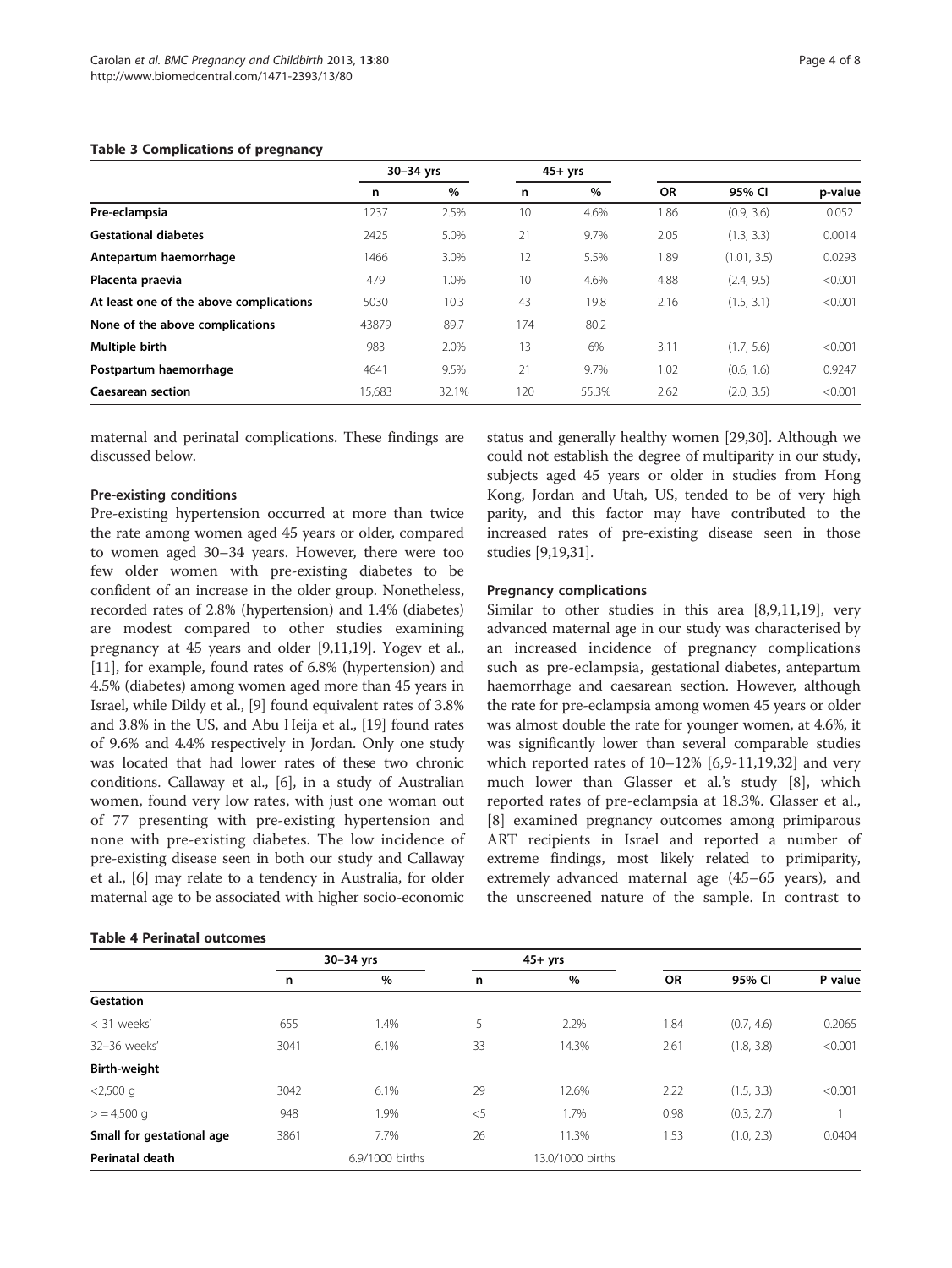|                    |        | $30 - 34$<br>45+ years<br>years |     | OR    | 95% CI    | p-value     |           |
|--------------------|--------|---------------------------------|-----|-------|-----------|-------------|-----------|
|                    | n      | %                               | n   | %     |           |             |           |
| CS                 |        |                                 |     |       |           |             |           |
| primip             | 6,729  | 35.0                            | 62  | 81.6  | 8.24      | (4.5, 15.4) | < 0.0001  |
| Multi              | 8,954  | 30.2                            | 58  | 41.1  | 1.62      | (1.1, 2.3)  | 0.0047    |
| ART                | 673    | 50.0                            | 46  | 85.2  | 5.75      | (2.5, 13.3) | < 0.0001  |
| No ART             | 15,010 | 31.6                            | 74  | 45.4  | 1.80      | (1.3, 2.5)  | 0.0001    |
| Singleton          | 14,991 | 31.3                            | 107 | 52.5  | 2.42      | (1.8, 3.2)  | < 0.0001  |
| Multiple           | 692    | 70.4                            | 13  | 100.0 | undefined |             | $0.0139*$ |
| Preterm birth      |        |                                 |     |       |           |             |           |
| Primip             | 1,766  | 9.0                             | 20  | 23.5  | 3.13      | (1.8, 5.3)  | < 0.0001  |
| Multi              | 1,930  | 6.4                             | 18  | 12.4  | 2.08      | (1.2, 3.5)  | 0.0032    |
| ART                | 423    | 26.3                            | 16  | 25.0  | 0.93      | (0.5, 1.7)  | 0.8114    |
| No ART             | 3,273  | 6.8                             | 22  | 13.2  | 2.10      | (1.3, 3.4)  | 0.0009    |
| Singleton          | 2,594  | 5.4                             | 22  | 10.8  | 2.11      | (1.3, 3.4)  | 0.0007    |
| Multiple           | 1,102  | 55.7                            | 16  | 61.5  | 1.27      | (0.5, 3.0)  | 0.5486    |
| Low<br>Birthweight |        |                                 |     |       |           |             |           |
| Primip             | 1,529  | 7.8                             | 21  | 24.7  | 3.90      | (2.3, 6.6)  | < 0.0001  |
| Multi              | 1,513  | 5.0                             | 8   | 5.5   | 1.11      | (0.5, 2.3)  | 0.7808    |
| ART                | 357    | 22.2                            | 15  | 23.4  | 1.07      | (0.6, 2.0)  | 0.8218    |
| No ART             | 2,685  | 5.6                             | 14  | 8.4   | 1.56      | (0.9, 2.8)  | 0.1070    |
| Singleton          | 2,038  | 4.3                             | 12  | 5.9   | 1.41      | (0.8, 2.6)  | 0.2501    |
| Multiple           | 1,004  | 50.8                            | 17  | 65.4  | 1.83      | (0.8, 4.5)  | 0.1397    |

<span id="page-5-0"></span>Table 5 Caesarean section, preterm birth and low birthweight by parity, ART and plurality

\*Fisher's exact test.

Glasser et al., [[8\]](#page-7-0), other studies that examined pregnancy morbidity among women receiving ART, generally reported on women who had been screened for preexisting disease prior to acceptance into fertility programs [[16](#page-7-0)[,33](#page-8-0)]. Moreover, higher rates of pre-existing hypertension found among other study populations aged 45 years or older [[9,11,19\]](#page-7-0) may have influenced subsequent higher rates of pre-eclampsia, as this link is well established [[34](#page-8-0)]. Gestational diabetes mellitus (GDM) rates were high in our study group, at 9.7% compared to the Australian national rate of 4.6% [[35\]](#page-8-0), but lower than Australia-wide rates of 13% for women aged 45–49 years [[35](#page-8-0)]. Our findings are also consistent with other studies of very advanced maternal age where GDM presents at rates of 8–12% [\[6,9\]](#page-7-0). In contrast to these more general findings, Yogev et al., [\[11](#page-7-0)] and Glasser et al., [[8\]](#page-7-0) each reported extremely high rates of GDM at 17% and 42.7% respectively. Both these Israeli studies reported significantly higher rates of a number of outcome variables which may in part be explained by the extreme age of participants [[8\]](#page-7-0) and high rates of ART, which have been previously been linked to poorer pregnancy outcomes [[36](#page-8-0)].

Antepartum haemorrhage was reported in our study at 5.5%, however, comparison with other studies was limited as only one other study was found to have examined this variable. Abu Heija et al., [[19](#page-7-0)] found rates of antepartum haemorrhage of 10.5% in Jordan, which likely relates to trends of very high parity and continued childbearing until menopause, reported in that study. Compared to women aged 30–34 years, placenta praevia (4.6%) was more than four times as common in our study population and similar rates were found in other studies at 4.4–5.6% [\[11,19](#page-7-0)]. Rates for postpartum haemorrhage (PPH) were unaffected by maternal age 45 years or older (9.7% vs 9.5%) in our study, although rates for both age groups were higher than comparable studies which reported rates of 4.0%–6.35% [[11](#page-7-0),[32](#page-8-0)]. It is not immediately clear why this disparity exists although differences in estimation and reporting of PPH may contribute [[37](#page-8-0)]. It may also relate to the year of study as rates of postpartum haemorrhage are increasing over time [\[38](#page-8-0)].

Caesarean rates of 55.3% are reported in our study and this is consistent with caesarean rates in Australia overall where 45–57% of women aged 40 years and over will have a caesarean section [\[39,40\]](#page-8-0). Elsewhere, caesarean section for women aged 45 years or older showed little consensus. At the lower end of the scale, Dildy et al., [\[9](#page-7-0)], and Dulitzki et al., [\[10](#page-7-0)] reported rates of 31% to 40% while Yogev et al., [[11\]](#page-7-0) and Glasser et al., [\[8](#page-7-0)] reported much higher rates of 78.5% and 93.9% respectively. The lower rates reported by Dildy et al., [\[10](#page-7-0)] and Dulitzki et al., [[11](#page-7-0)] may relate to the age of these publications which report on data from 1985–1994 and 1996 respectively. Caesarean section rates have increased significantly since this era and women in both these studies were predominantly multiparous, a feature which is also associated with lesser rates of caesarean section. In contrast, high rates of caesarean section were reported by Yogev et al., [[11](#page-7-0)] (78.5%) and Glasser et al., [\[8\]](#page-7-0) (93.9%) and may reflect increasing trends of caesarean section overall, higher numbers of primiparous women in these studies [[8,11](#page-7-0)], very extreme maternal age [\[8\]](#page-7-0) and high use of ART. Numbers of women with a previous caesarean section may also have contributed in Yogev et al's study [\[11](#page-7-0)], as previous caesarean is a strong predictor for repeat caesarean [[40\]](#page-8-0).

### Perinatal outcomes

Adverse perinatal outcomes such as preterm birth at 32–36 weeks, low birth-weight, and birth-weight below the 10th centile were all increased 1.5–2 fold for women aged 45 years or more in this study and this increase was most obvious among primiparous women, although preterm birth was also more common in older multiparous women. These findings are consistent with trends of poorer perinatal outcomes reported in other studies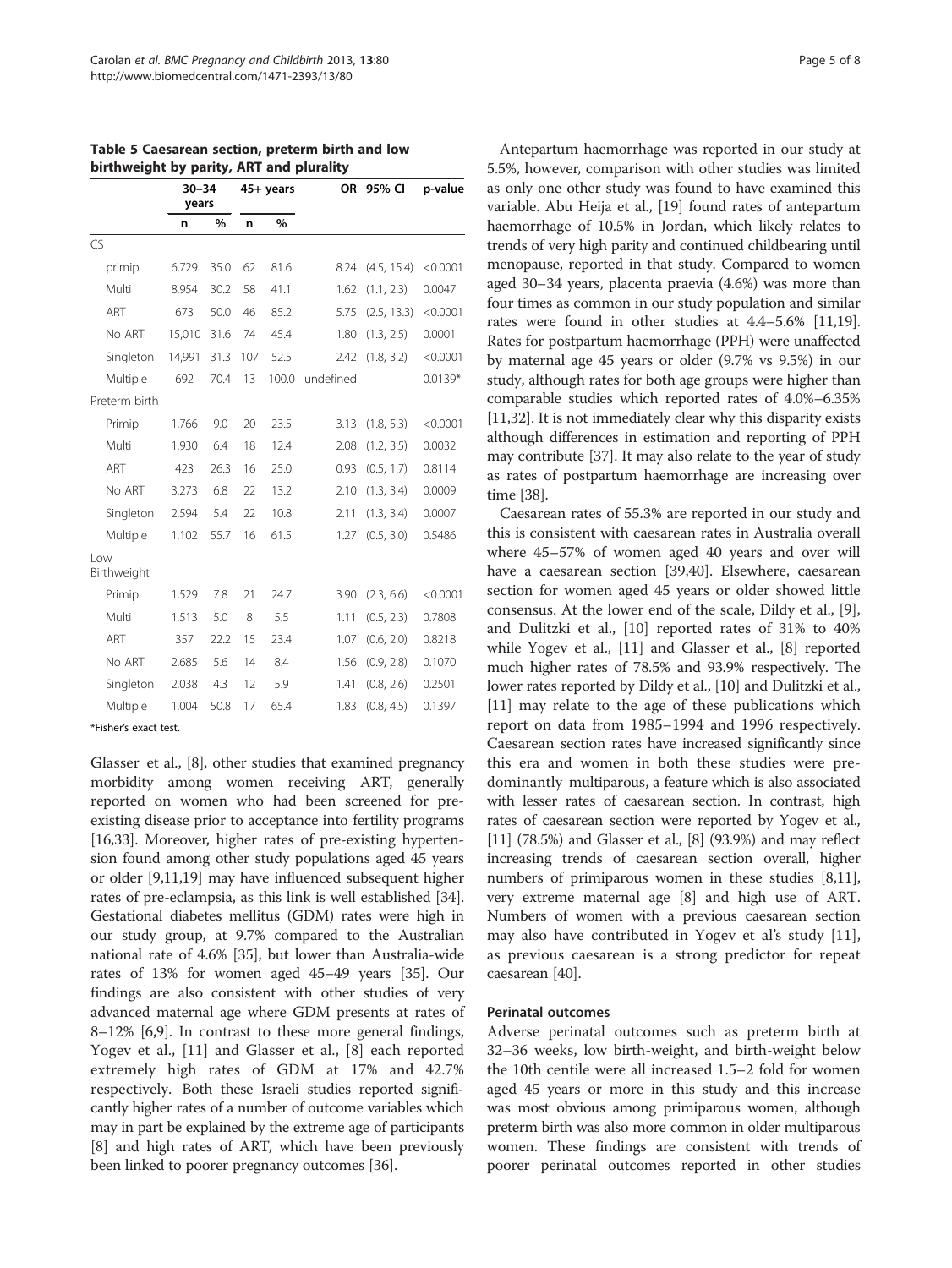[[6,9,11](#page-7-0),[19,](#page-7-0)[32\]](#page-8-0). However, direct comparison of specific variables was not always possible due to different study approaches and categorisation of variables. For pre-term births, there was a tendency in the literature, to report all preterm births as births at < 37 weeks gestation and therefore our total rate of 17.5% (32–36 weeks and before 32 weeks) is presented here for comparison. Our study rates were less than rates of 18.3%–29.8% reported by Dulitzki et al., [[10\]](#page-7-0), Glasser et al., [[8\]](#page-7-0) and Yogev et al., [[11](#page-7-0)] and slightly higher than rates of 11.6–15.2% found by Callaway et al., [\[6](#page-7-0)] and Dildy et al., [[9\]](#page-7-0). Only one study, Yogev et al., [\[11](#page-7-0)] reported on pre-term birth at less than 32 weeks gestation and found rates of 2.3% which are very similar to our rates of 2.2%. For low birth-weight, our rates of 12.6% are consistent with Callaway et al's [\[6](#page-7-0)] and Dulitzki et al's [\[10\]](#page-7-0) findings of 10–11% and lower than rates reported by Dildy et al., [[9\]](#page-7-0) and Glasser et al., [[8\]](#page-7-0) at 17.3%–27.8%. Rates of macrosomia, on the other hand, were very similar among our study population, compared to the comparison group, but rates overall were very low. Comparison with the literature was hampered by the tendency, in other studies, to consider macrosomia at 4.0 kg compared to 4.5 kg in our study [[9,10](#page-7-0)].

Small for gestational age was the most common weight measurement reported by other studies of women aged 45 years or older [\[6,8,11](#page-7-0)[,32,41,42\]](#page-8-0) and rates ranged from 4.8% to 30%. Our rates of 13.8% are slightly higher that the lower range reported in this literature, and 1.5–2 fold higher than the 5–9% rate found in the general Australian population [\[39](#page-8-0)]. At the lower end of the scale, Shrim et al., [\[32](#page-8-0)], Jacobsson et al., [\[41](#page-8-0)], Callaway et al., [\[6](#page-7-0)], and Yogev et al., [\[11](#page-7-0)], reported SGA rates of 4.8%–11.3%. At the higher end of the scale, Israeli studies by Glasser et al., [\[8](#page-7-0)] and Simchen et al., [[42\]](#page-8-0) reported rates of 25% and 30% respectively. The current study found increased rates of PTB for older women having first births as well as subsequent births, for singleton but not multiple births, and for those who did not use ART but not for those who did use it. As would be expected, rates of PTB were substantially higher for multiple rather than singleton births, and for those who used ART regadless of maternal age.This association between preterm birth, very advanced maternal age and primiparity is found in other studies [[8,15](#page-7-0)[,43\]](#page-8-0) as is the link with SGA [[8,11](#page-7-0)]. Cano et al., [\[44](#page-8-0)] suggest that SGA in this maternal age group is likely related to poorer placental development and generally poorer performance of the aging uterus. We found that LBW, but not SGA was associated with multiple birth in our population and this is in contrast with the literature generally, where older maternal age is more commonly associated with higher infant birthweight among multiple pregnancies [[45-51\]](#page-8-0). We also found that babies born after ART and multiples had higher rates of low birthweight

regardless of maternal age, but VAMA increased the risk of PTB only for first births.

There is however some difficulty with direct comparison, as very few studies examined multiple pregnancy in women of very advanced maternal age. Most considered advanced maternal age in a single group,  $\geq$ 35 years [\[46,47,49](#page-8-0)], or in two groups ≥35 and ≥40 years [\[48,51](#page-8-0)]. Studies explicitly examining outcomes among women  $\geq 45$  years typically report on very small numbers of women with multiple births and do not analyse outcomes separately for singletons and multiples [\[6](#page-7-0)[,42\]](#page-8-0). In general, women of very advanced maternal age are considerably more likely to have multiple births, and in this study, multiple birth rates were approximately 6% for the study group, which is three fold the rate reported among younger women. This rate is also considerably in excess of rates for multiple births occurring in the gereral population, in Australia of approximately 2.5% to 3% [\[39](#page-8-0)].

The absolute number of perinatal deaths to women of 45 years or older was very low in this study, and therefore valid comparison with younger women was not possible. Rates are also subject to random fluctuation from year to year [[42](#page-8-0)] and for this reason, continued monitoring is recommended to determine if a pattern of age related increase in perinatal death is occurring. Our low rates of perinatal death are similar to recorded rates of 0–1% [\[6,9](#page-7-0)] and considerably less than findings in Yogev et al.'s [\[11](#page-7-0)] study of 7.4%. However, direct comparison with other studies was difficult as infant death was frequently reported in other studies as stillbirth [\[13\]](#page-7-0) or neonatal death (0–28 days) alone [[19](#page-7-0)[,41](#page-8-0)], while we used perinatal deaths (stillbirths and neonatal deaths). This combined approach was used because perinatal death is a more meaningful outcome than stillbirth or neonatal death alone, and because of the small number of deaths to women in the older age group.

### Outcomes were generally favourable

Overall, there was evidence, in this study, of increased rates of pre-existing chronic conditions such as hypertension and diabetes; higher rates of pregnancy complications, such as pre-eclampsia, gestational diabetes and placenta praevia; and; higher rates of perinatal complications such as preterm birth, low birth-weight and SGA. These findings have ramifications for women and their families, and for clinicians and health services providing maternity care. They foreshadow an increasing demand on maternity services and resources as trends of very advanced maternal age continue. Nonetheless, this study also provides some reassuring findings and maternal and perinatal outcomes were favourable for the vast majority of women and babies. Moreover, the absolute rate of perinatal death remains low, at generally less than 10 per thousand births in high income countries such as Australia [[12](#page-7-0)]. This suggests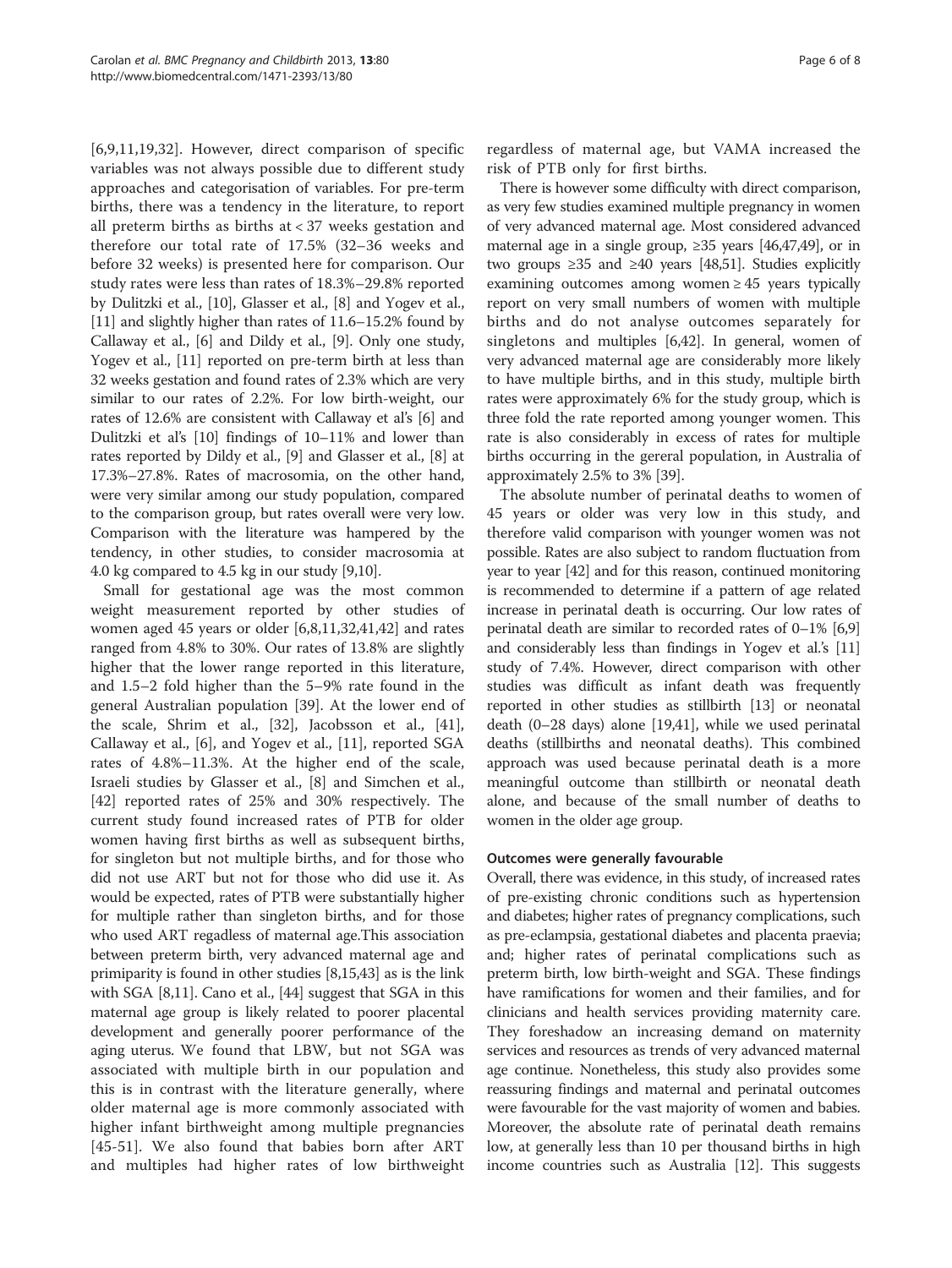<span id="page-7-0"></span>that with careful prenatal care, most women in this age group will achieve a live birth. This information may assist with risk counselling for contemporary mothers of very advanced maternal age.

Potential areas for future study include the investigation of long-term outcomes for infants born to women of this age group, as high rates of preterm birth, LBW and SGA may impact on the future health of this group of children.

# Strengths and limitations

This large population study provides useful information about perinatal outcomes for women aged 45 years and over in Victoria, Australia. The size and established accuracy of the state-wide population database used, is also a strength in this study [[52](#page-8-0)], as is the ability to stratify into various maternal age groups. The study does however, have limitations and there are few women in this age group, which makes comparison with other age groups difficult. The dataset also did not include sociodemographic details such as income and educational level, or smoking and these variables may have impacted on outcomes among women of very advanced maternal age. Additionally, the dataset did not include data on body mass index [BMI], and rates of obesity may have impacted negatively on pregnancy outcomes among this group. Finally, the use of ART is likely under-reported in all age groups and this factor may also impact on findings.

# Conclusion

This study demonstrates that women aged 45 years and older have higher rates of pregnancy and perinatal complications, compared to women aged 30–34 years. However, although pregnancy of very advanced maternal age was associated with greater levels of maternal complications, outcomes were generally favourable. This feature may relate to the general health of women in our study.

#### Abbreviations

ART: Assisted reproductive technologies; VPDC: Victorian perinatal data collection; GDM: Gestational diabetes mellitus; GDM: Small for gestational age; CCOPMM: Consultative council on obstetric and paediatric mortality and morbidity; PPH: Postpartum haemorrhage; LBW: Low birth weight.

#### Competing interests

There were no competing interests.

#### Authors' contributions

MC conceived the study, and participated in the study design and data analysis and drafted the manuscript. MAD contributed in terms of data extraction and statistical analysis of the data, and contributed intellectually to the design of the project and editing of the manuscript. MAB contributed intellectually to the design of the project, data analysis and editing of the manuscript. MK contributed intellectually to the design of the project and critically reviewed the text. All authors read and approved the final manuscript.

#### Acknowledgements

The authors are grateful to CCOPMM and the Department of Health staff who provided advice and prepared the Victorian perinatal data for this study. The views and conclusions are those of the authors and do not necessarily represent those of CCOPMM.

#### Author details

<sup>1</sup>School of Nursing and Midwifery, Victoria University, St Alban's Campus, PC Box 14228, Melbourne 8001, Australia. <sup>2</sup> Consultative Council on Obstetric and Paediatric Mortality and Morbidity, Clinical Councils Unit, Department of Health, 50 Lonsdale Street, Melbourne, Victoria 3000, Australia. <sup>3</sup>Mother and Child Health Research, La Trobe University, Melbourne, Australia. <sup>4</sup>School of Nursing and Midwifery, Monash University, Clayton Campus, Wellington Road, Clayton 3800, Australia.

#### Received: 6 November 2012 Accepted: 14 March 2013 Published: 27 March 2013

#### References

- 1. ABS: Australian Bureau of Statistics: Births Australia 2009, 3301.0 DO007. Canberra: Australian Government Press; 2009.
- 2. Bréart G, Barros H, Wagener Y, Prati S: Characteristics of the childbearing population in Europe. Eur J Obstet Gynecol Reprod Biol 2003, 111 (Supplement 1):S45–S52.
- 3. Ventura SJ, Joyce MA, Abma C, Mosher WD, Henshaw SK: National Vital Statistics Reports 58(4), Estimated Pregnancy Rates for the United 1990–2005: An Update. Hyattsville, MD: National Center for Health Statisitcs; 2009.
- Blickstein I: Motherhood at or beyond the edge of reproductive age. Int J Fertil Womens Med 2003, 48(1):17–24.
- 5. Krieg SA, Henne MB, Westphal LM: Obstetric outcomes in donor oocyte pregnancies compared with advanced maternal age in in vitro fertilization pregnancies. Fertil Steril 2008, 90(1):65–70.
- 6. Callaway LK, Lust K, McIntyre HD: Pregnancy outcomes in women of very advanced maternal age. Aust N Z J Obstet Gynaecol 2005, 45(1):12–16.
- 7. Spandorfer SD, Bendikson K, Dragisic K, Schattman G, Davis OK, Rosenwaks Z: Outcome of in vitro fertilization in women 45 years and older who use autologous oocytes. Fertil Steril 2007, 87(1):74–76.
- 8. Glasser S, Segev-Zahav A, Fortinsky P, Gedal-Beer D, Schiff E, Lerner-Geva L: Primiparity at very advanced maternal age (≥45 years). Fertil Steril 2011, 95(8):2548–2551.
- 9. Dildy GA, Jackson GM, Fowers GK, Oshiro BT, Varner MW, Clark SL: Very advanced maternal age: Pregnancy after age 45. Am J Obstet Gynecol 1996, 175(3 PART I):668–674.
- 10. Dulitzki M, Soriano D, Schiff E, Chetrit A, Mashiach S, Seidman DS: Effect of very advanced maternal age on pregnancy outcome and rate of cesarean delivery. Obstet Gynecol 1998, 92(6):935–939.
- 11. Yogev Y, Melamed N, Bardin R, Tenenbaum-Gavish K, Ben-Shitrit G, Ben-Haroush A: Pregnancy outcome at extremely advanced maternal age. Am J Obstet Gynecol 2010, 203(6):558. e1–7.
- 12. Flenady V, Koopmans L, Middleton P, Froen JF, Smith GC, Gibbons K, et al: Major risk factors for stillbirth in high-income countries: a systematic review and meta-analysis. Lancet 2011, 377(9774):1331–1340.
- 13. Balayla J, Azoulay L, Assayag J, Benjamin A, Abenhaim HA: Effect of maternal age on the risk of stillbirth: a population-based cohort study on 37 million births in the United States. Am J Perinatol 2011, 28(8):643–650.
- 14. Fretts RC, Schnittdiel J, McLean FH, Usher RH, Goldman MB: Increased maternal age and the reisk of fetal death. JAMA 1995, 333(15):953–957.
- 15. Joseph KS, Allen AC, Dodds L, Turner LA, Scott H, Liston R: The perinatal effects of delayed childbearing. Obstet Gynecol 2005, 105(6):1410–1418.
- 16. Paulson RJ, Boostanfar R, Saadat P, Mor E, Tourgeman DE, Slater CC, et al: Pregnancy in the sixth decade of life: obstetric outcomes in women of advanced reproductive age. J Am Med Assoc 2002, 288(18):2320–2323.
- 17. Hossain N, Khan N, Khan NH: Obstetric causes of stillbirth at low socioeconomic settings. J Pak Med Assoc 2009, 59(11):744-747.
- 18. Minogue M: Childbearing at 45 and over. Ir Med J 1976, 69(20):526-528.
- 19. Abu-Heija AT, Jallad MF, Abukteish F: Maternal and perinatal outcome of pregnancies after the age of 45. J Obstet Gynaecol Res 2000, 26(1):27-30.
- 20. Stephansson O, Dickman PW, Johansson ALV, Cnattingius S: The influence of socio-economic status on stillbirth risk in Sweden. Int J Epidemiol 2001, 30:1296–1301.